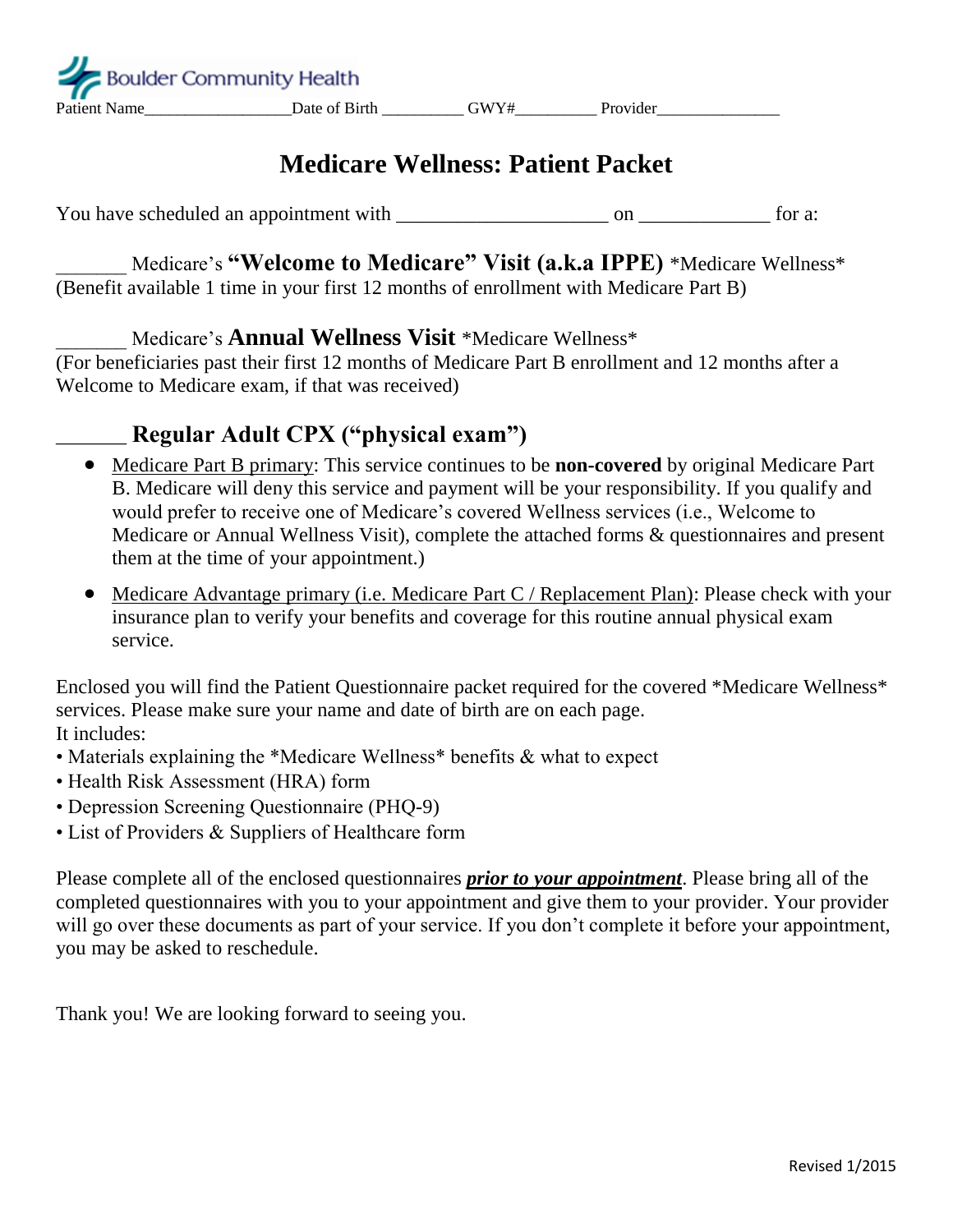

## **\*Medicare Wellness\* Visits**

**IMPORTANT:** The three Medicare-created \*wellness visits\* are focused on wellness, riskfactor reduction, and prevention. They are **not the same** as a "routine physical checkup" or "routine annual exam". There continues to be **no coverage from Medicare for traditional, age-specific physicals.** 

These 3 Medicare-created \*wellness visits\* are covered by Medicare at 100%, without deductible or coinsurance, as long as the frequency limits are not exceeded

**1. "Welcome to Medicare" or IPPE**: once per lifetime in the first 12 months of Part B enrollment

**2. Annual Wellness Visit, initial**: once per lifetime after the first 12 months of Part B enrollment and at least 12 months after a "Welcome to Medicare" visit (if applicable)

**3. Annual Wellness Visit, subsequent**: once every 12 months, first one at least 12 months after the initial Annual Wellness Visit

These \*wellness visits\* **do not include** any clinical laboratory tests, but the provider may separately order such tests during one of these visits. All laboratory tests are subject to Medicare's applicable coverage guidelines and frequency limits. Deductible and coinsurance may be applied.

The \*wellness visits\* **do not include** other routine preventive services that Medicare covers (i.e., Pelvic/Breast exam, Pap smear, Influenza and pneumonia vaccines, smoking cessation counseling, etc.). These services can be provided alongside one of the \*wellness visits\* and billed separately to Medicare. These services are subject to their own Medicare coverage guidelines and frequency limits. Deductible and coinsurance may be applied.

An additional office visit (E&M) service can be provided alongside one of the \*wellness visits\* and billed separately to Medicare if it is significant, separate and medically necessary to treat a new or established health problem. This service is subject to its own Medicare coverage guidelines and limitation. Deductible and coinsurance will be applied.

For additional information about any of Medicare's service you can go to Medicare's beneficiary website at [www.medicare.gov](http://www.medicare.gov/)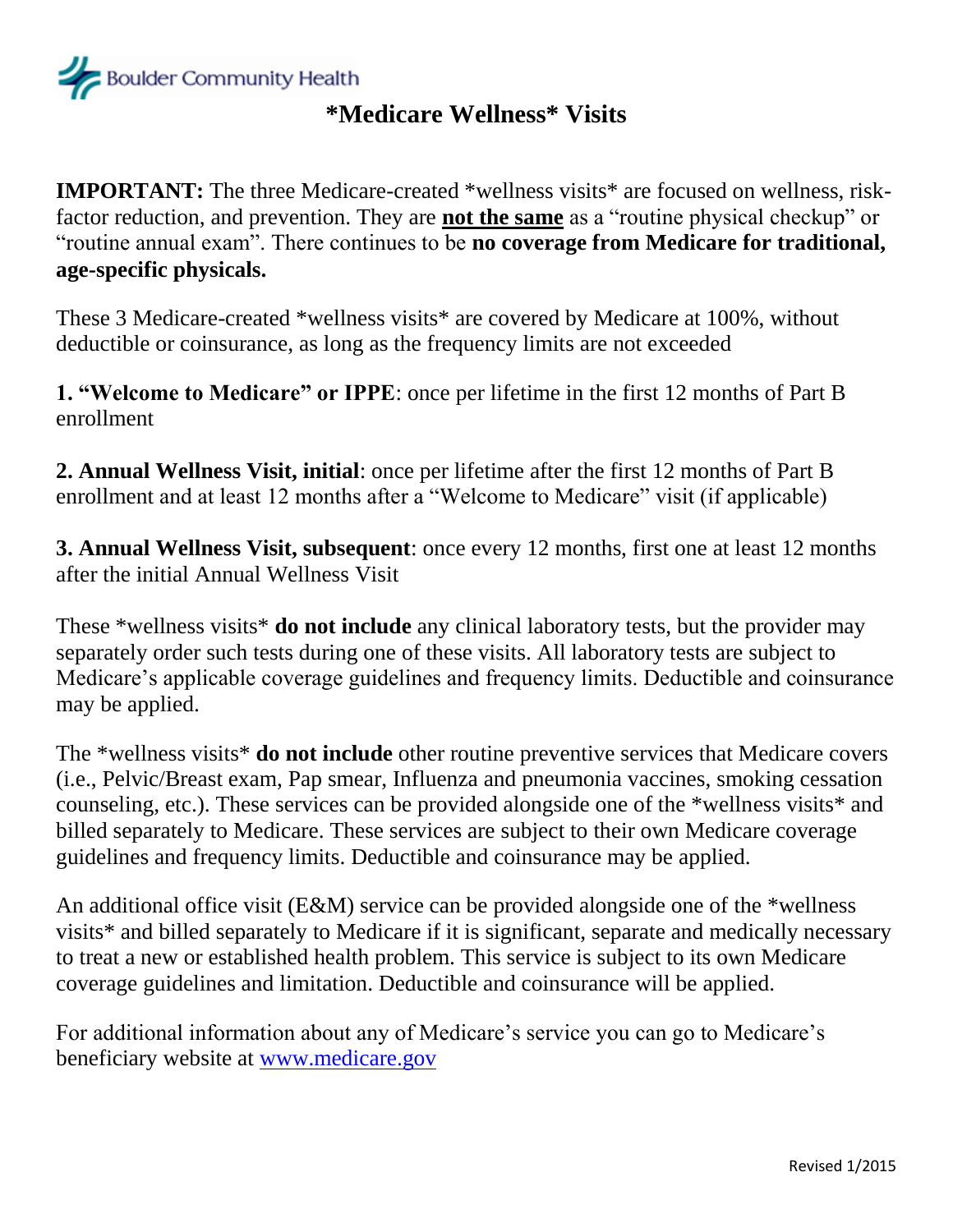# **Boulder Community Health**

### **Medicare Wellness: List of Providers & Suppliers of Healthcare**

| <b>Patient Name:</b> | DOB: | Date: |
|----------------------|------|-------|
|                      |      |       |

#### *Please list all of your current providers and suppliers of healthcare*

#### Primary Care Physician/provider(s):

| Clinic/Provider Name | Location |
|----------------------|----------|
|                      |          |
|                      |          |
|                      |          |

#### Specialist(s):

| Clinic/Provider Name | Location | Specialty |
|----------------------|----------|-----------|
|                      |          |           |
|                      |          |           |
|                      |          |           |

#### Alternative medicine providers (i.e., chiropractors, acupuncturists, etc.):

| <b>Clinic/Provider Name</b> | Location | Specialty |
|-----------------------------|----------|-----------|
|                             |          |           |
|                             |          |           |
|                             |          |           |

#### Preferred pharmacy(s): Name & Location

| Pharmacy Name | Location |
|---------------|----------|
|               |          |
|               |          |
|               |          |

Dentist:

| <b>Dentist Name</b> | Location |
|---------------------|----------|
|                     |          |
|                     |          |
|                     |          |

Other:

| ,一个人的人都是一个人的人,我们也不会不会不会。""我们的人,我们也不会不会不会不会不会不会不会。""我们的人,我们也不会不会不会不会不会不会不会。""我们的人 |  |
|----------------------------------------------------------------------------------|--|
|                                                                                  |  |
|                                                                                  |  |
|                                                                                  |  |
|                                                                                  |  |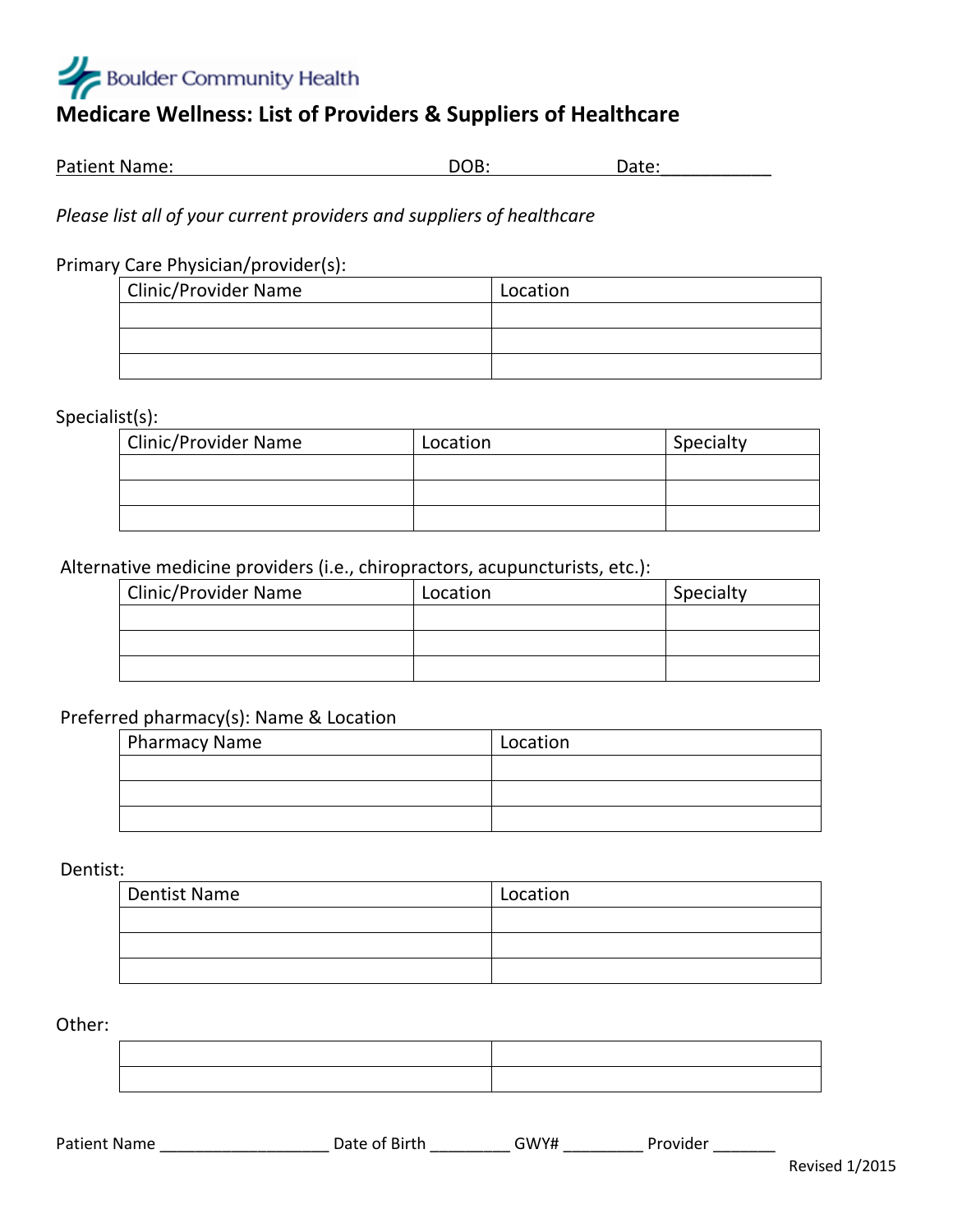

#### **Medicare Wellness: Health Risk Assessment**

- 1. In general, would you say your health is:
- Excellent Very Good Good Fair Poor
- 2. How have things been going for you during the past 4 weeks?
- \_\_\_ Very well; could hardly be better
- \_\_\_ Pretty well
- \_\_\_ Good and bad parts about equal
- \_\_\_ Pretty bad
- \_\_\_ Very bad; could hardly be worse

3. How confident are you that you can control and manage most of your health problems/issues?

- \_\_\_ Very confident
- \_\_\_ Some what confident
- \_\_\_ Not very confident
- I do not have any health problems
- 4. How often in the last 4 weeks have you been bothered by any of the following problems?

Falling or dizzy when standing up Sexual problems or concerns Trouble eating well Teeth or denture problems Problems using the telephone Tiredness or fatigue Problems sleeping

| Never | Seldom | Sometimes | Often | Always |
|-------|--------|-----------|-------|--------|
|       |        |           |       |        |
|       |        |           |       |        |
|       |        |           |       |        |
|       |        |           |       |        |
|       |        |           |       |        |
|       |        |           |       |        |
|       |        |           |       |        |

5. Have you fallen two or more times in the past year? YES NO

6. Are you afraid of falling? Do you feel unsteady? \_\_\_ YES \_\_\_ NO

7. HOME SAFETY CHECKLIST

Are entrance ways well lit? YES NO Are sidewalks/entrance ways maintained? \_\_\_ YES \_\_\_ NO Is a carbon monoxide detector installed? \_\_\_ YES \_\_\_ NO Are smoke detectors installed? \_\_\_ YES \_\_\_ NO Are all medicines kept in original containers with original labels intact? YES NO Do you throw out all unidentified or out-of-date medications? YES NO

- 8. How often do you have trouble taking medicines the way you have been told to take them?
	- \_\_\_ I do not have to take medicine
	- \_\_\_ I always take them as directed
	- \_\_\_ Sometimes I take them as directed
	- \_\_\_ I seldom take them as directed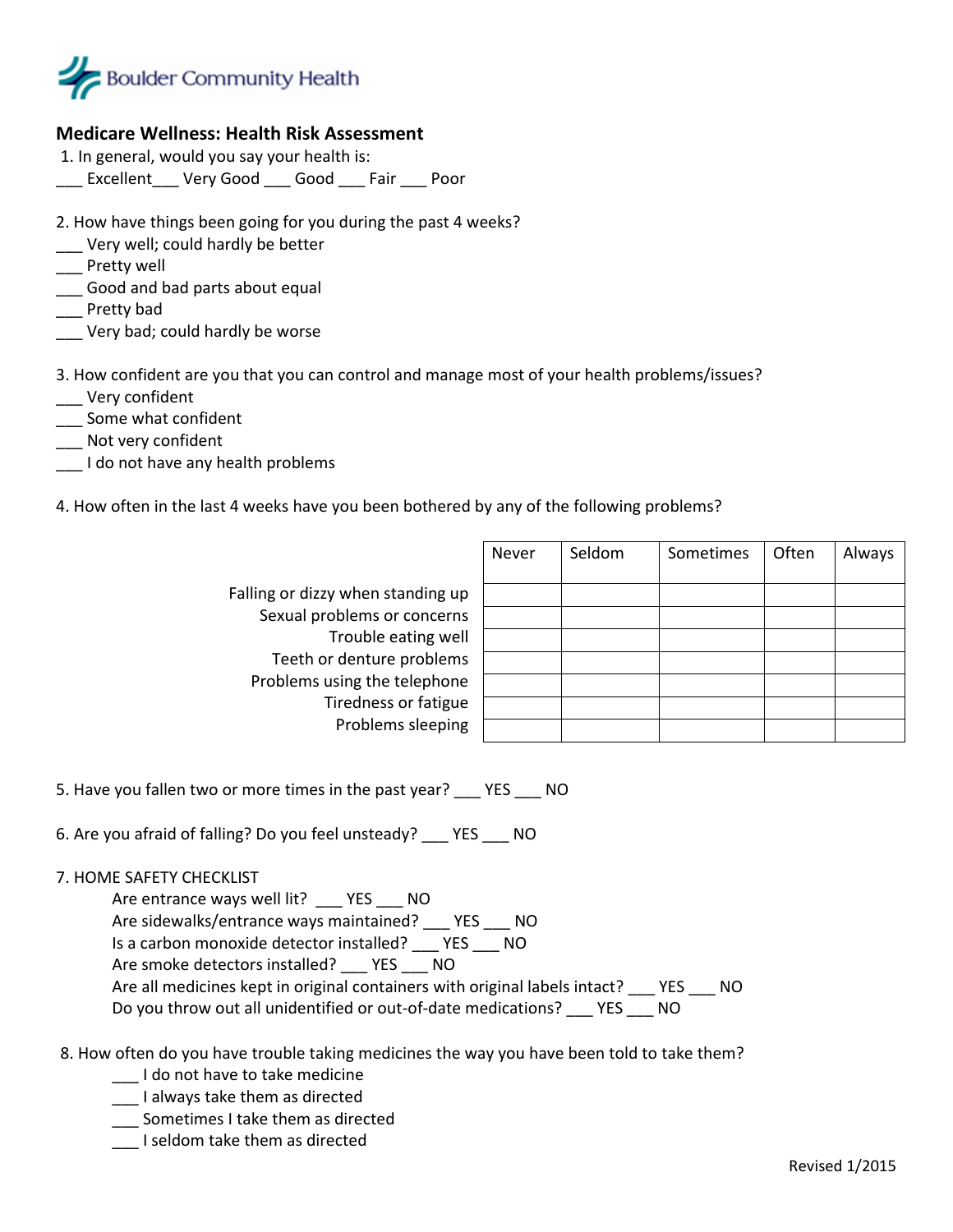

- 9. Are you having difficulties driving your car? Pes, often Sometimes No N/A I do not use a car
- 10. Do you always fasten your seat belt when you are in a car?
- \_\_\_ Yes, always/usually
- \_\_\_ Yes, sometimes
- \_\_\_ No
- 11. How often in the last 4 weeks have you experienced the following:
	- HEARING LOSS SCREENING

Straining to understand conversation Trouble hearing in a noisy background Misunderstanding what others are saying

|  | Never   Seldom   Sometimes   Often   Always |  |
|--|---------------------------------------------|--|
|  |                                             |  |
|  |                                             |  |
|  |                                             |  |

12. During the past 4 weeks how much have you been bothered by feelings of anxiety, depression, irritability or sadness?

\_\_\_ Not at all \_\_\_ Quite a bit \_\_\_ Slightly \_\_\_ Moderately \_\_\_ Extremely

13. During the past 4 weeks, has your physical or emotional health limited your social activities with family and friends?

\_\_\_ Not at all \_\_\_ Quite a bit \_\_\_ Slightly \_\_\_ Moderately \_\_\_ Extremely

- 14. During the past 4 weeks, how much bodily pains have you generally had? No Pain Lery Mild Pain Lold Pain Moderate Pain Levere Pain
- 15. Do you have someone who is available to help you if you needed or wanted help?
- \_\_\_ Yes, as much as I want / need
- \_\_\_ Yes, some
- No, not at all

16. Because of any health problems, do you need the help of another person with shopping, preparation of meals, or house work?

\_\_\_ Yes \_\_\_ No

17. Because of any health problems, do you need the help of another person with your personal care needs, such as eating, bathing, dressing, or getting around the house?

\_\_\_ Yes \_\_\_ No

18. Can you handle your own money without help?

 $\rule{1em}{0.15mm}$  Yes  $\rule{1em}{0.15mm}$  No

- 19. During the past 4 weeks, did you exercise for about 20 minutes, 3 or more days a week? \_\_\_ Yes, most of the time
- \_\_\_ Yes, some of the time
- \_\_\_ No, I usually do not exercise this much
- \_\_\_ No, I am not currently exercising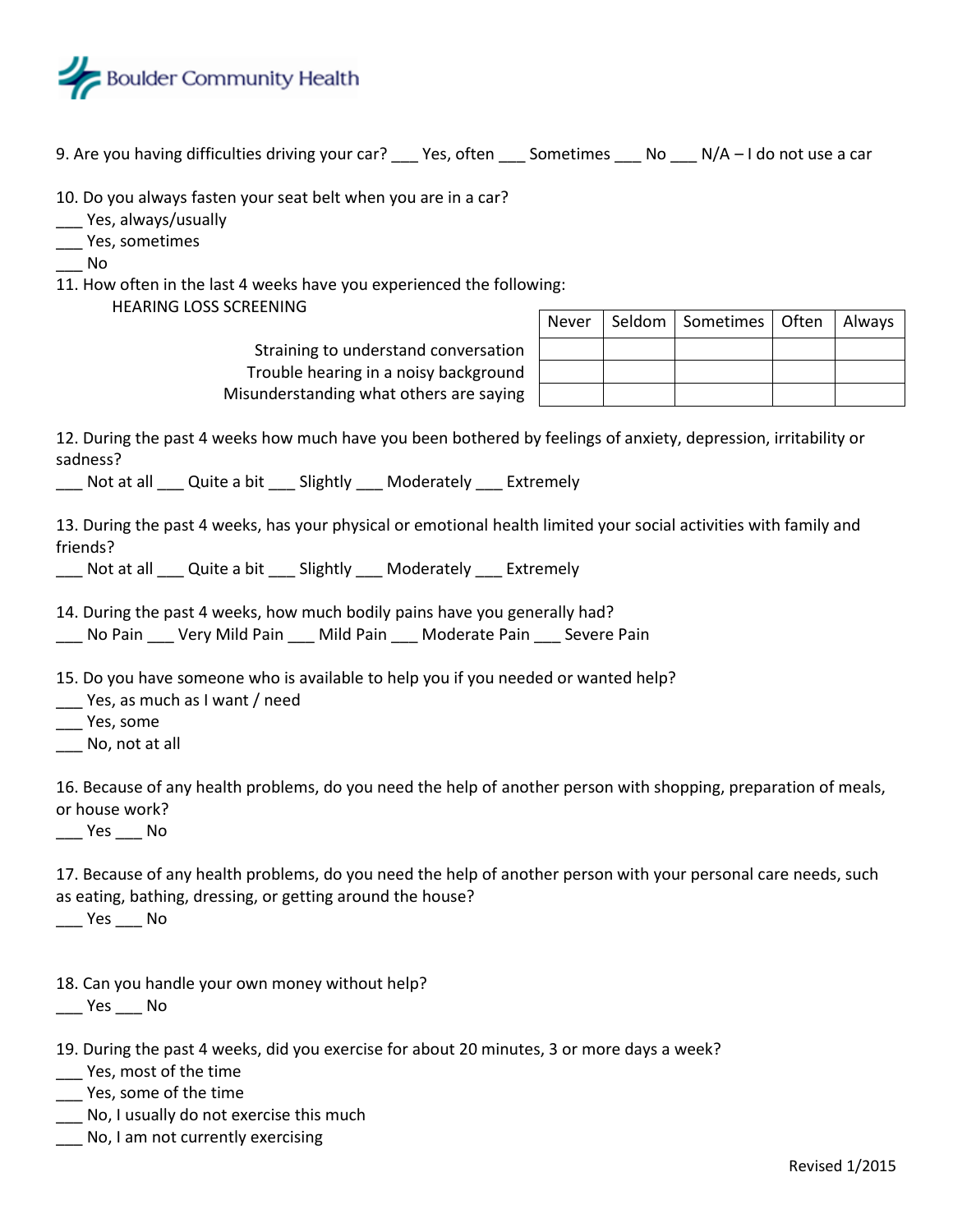

- 20. When you exercise, how intensely to you typically exercise?
- \_\_\_ Light (stretching/slow walking)
- \_\_\_ Moderate (brisk walking)
- \_\_\_ Heavy (jogging/swimming)
- \_\_\_ Very Heavy (running/stair climbing)
- 21. Are you a smoker/tobacco user?
- $\frac{1}{2}$  No never
- $\frac{1}{2}$  No former
- \_\_\_ Yes, and I am interested in quitting
- \_\_\_ Yes, but I'm not ready to quit

22. In the past 7 days, on how many days did you drink alcohol? \_\_\_\_\_ days

- 23. On days when you drank alcohol, how often did you have 4 or more drinks? \_\_\_ Never
- \_\_\_ Once during the week
- \_\_\_ 2-3 times during the week
- \_\_\_ More than 3 times during the week

Thank you for completing this Medicare Wellness Health Risk Assessment.

| <b>Provider's Review:</b> |  |
|---------------------------|--|
|                           |  |
|                           |  |
|                           |  |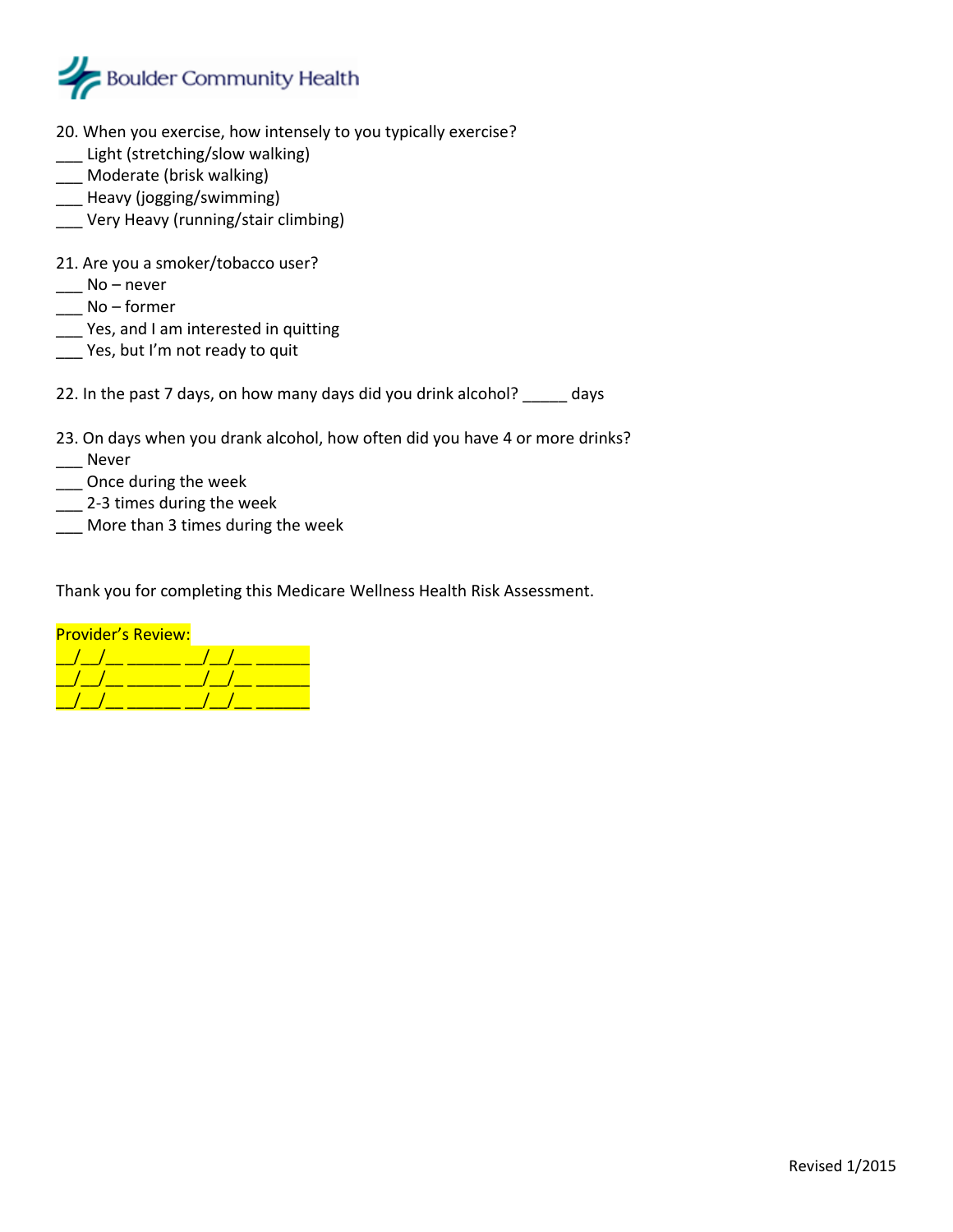

# **Patient Health Questionnaire (PHQ – 9)**

| Patient N<br>Name: | -16 | 'ate |
|--------------------|-----|------|
|                    |     |      |

#### **Over the last 2 weeks, how often have you been bothered by any of the following problems?**

|                                                                                                                                                                             | Not at all | Several<br>Days | More<br>than half<br>the days | Nearly<br>Everyday |
|-----------------------------------------------------------------------------------------------------------------------------------------------------------------------------|------------|-----------------|-------------------------------|--------------------|
| Little interest or pleasure in doing things                                                                                                                                 | $\Omega$   | 1               | $\overline{2}$                | 3                  |
| Feeling down, depressed, or hopeless                                                                                                                                        | $\Omega$   | 1               | 2                             | 3                  |
| Trouble falling or staying asleep, or sleeping too much                                                                                                                     | $\Omega$   | 1               | 2                             | 3                  |
| Feeling tired or having little energy                                                                                                                                       | $\Omega$   | 1               | $\overline{2}$                | 3                  |
| Poor appetite or overeating                                                                                                                                                 | $\Omega$   | 1               | $\overline{2}$                | 3                  |
| Feeling bad about yourself - or that you are a failure or<br>have let yourself or your family down                                                                          | $\Omega$   | 1               | $\overline{2}$                | 3                  |
| Trouble concentrating on things, such as reading the<br>newspaper or watching television                                                                                    | $\Omega$   | 1               | $\overline{2}$                | 3                  |
| Moving or speaking so slowly that other people have<br>noticed. Or the opposite - being so fidgety or restless<br>that you have been moving around a lot more than<br>usual | $\Omega$   | 1               | $\overline{2}$                | 3                  |
| Thoughts that you would be better off dead, or<br>hurting yourself                                                                                                          | $\Omega$   | 1               | $\overline{2}$                | 3                  |

| Add<br>Columns |  |  |
|----------------|--|--|
|                |  |  |
| Total          |  |  |

*(Healthcare professional: For interpretation of TOTAL please refer to accompanying scoring card)*

If you checked off any problems, how difficult have these problems made it for you to do your work, take care of things at home, or get along with other people?

- Not difficult at all
- \_\_\_Somewhat difficult
- \_\_\_Very Difficult
- 

Extremely Difficult **Provider Initials** 

PHQ-9 Patient Depression Questionnaire Score Entered into Flow-Sheet \_\_\_\_\_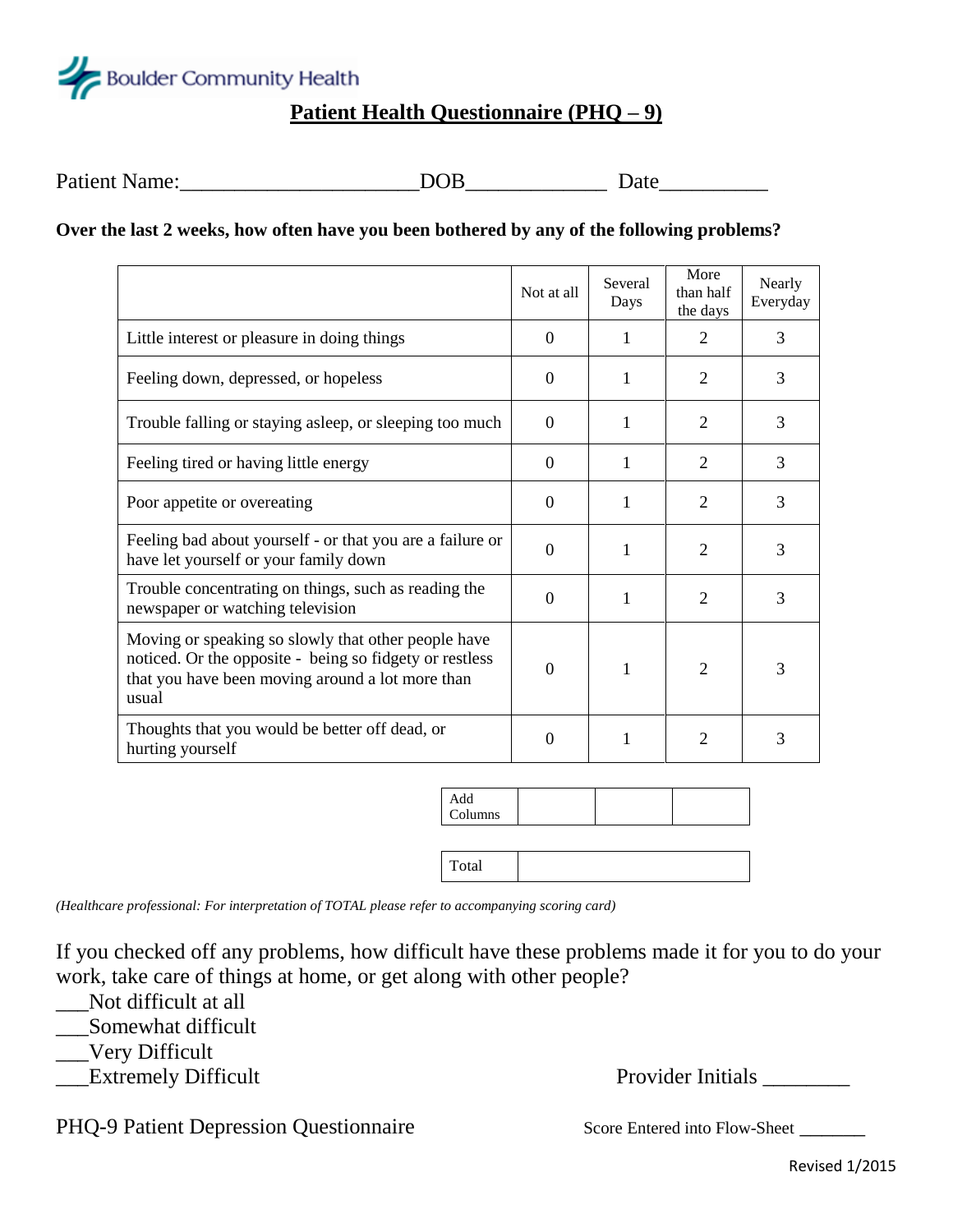**What is a Boulder Community Health** 

| <b>What to expect from your Medicare Wellness Visit</b> |                                                                                |  |
|---------------------------------------------------------|--------------------------------------------------------------------------------|--|
| <b>Elements</b>                                         | What to expect                                                                 |  |
| <b>History</b>                                          | Review of your medical and social history:                                     |  |
|                                                         | Past medical & surgical history                                                |  |
|                                                         | <b>Current medications &amp; supplements</b>                                   |  |
|                                                         | Family medical history                                                         |  |
|                                                         | History of alcohol, tobacco and/or drug use                                    |  |
|                                                         | Diet & exercise                                                                |  |
|                                                         | Anything else the provider deems appropriate                                   |  |
| <b>Identifying Risk Factors</b>                         | You complete standardized screening questions for:                             |  |
|                                                         | Depression                                                                     |  |
|                                                         | <b>Hearing impairment</b>                                                      |  |
|                                                         | Activities of daily living                                                     |  |
|                                                         | Fall risk / home safety                                                        |  |
|                                                         | Provider reviews results to identify possible risk factors                     |  |
| <b>Health Risk Assessment (HRA)</b>                     | In written form - you self-report information including screening questions in |  |
|                                                         | Risk Factor categories, self-assessment of health status, psychosocial risks,  |  |
|                                                         | behavioral risks, etc.                                                         |  |
| <b>Problem list &amp; interventions</b>                 | Establish a list of your risk factors and conditions for which you are being   |  |
|                                                         | treated or treatment is recommended                                            |  |
| <b>Current Providers/ Suppliers</b>                     | Establish a list of your current providers and suppliers of healthcare         |  |
| <b>Detection of Cognitive Impairment</b>                | Through direct observation and discussion with you and/or your                 |  |
|                                                         | family/caregivers, provider will assess if there is any cognitive impairment   |  |
| Exam                                                    | Obtain the following:                                                          |  |
|                                                         | Height & Weight & calculate BMI                                                |  |
|                                                         | <b>Blood Pressure</b>                                                          |  |
|                                                         | Visual acuity screen (eye chart)                                               |  |
|                                                         | Anything else the provider deems appropriate                                   |  |